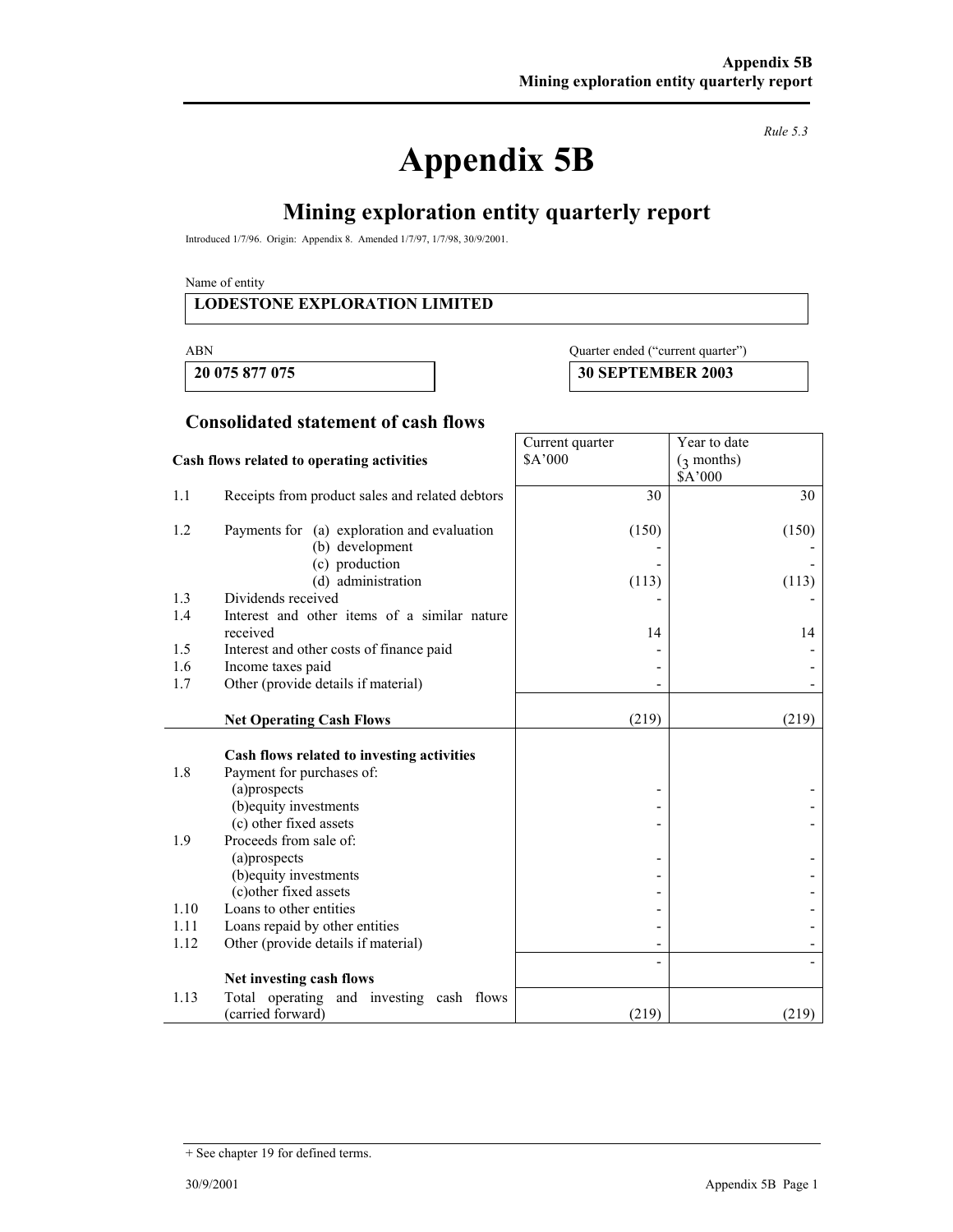| 1.13 | Total operating and investing cash flows      |       |       |
|------|-----------------------------------------------|-------|-------|
|      | (brought forward)                             | (219) | (219) |
|      |                                               |       |       |
|      | Cash flows related to financing activities    |       |       |
| 1.14 | Proceeds from issues of shares, options, etc. |       |       |
| 1.15 | Proceeds from sale of forfeited shares        |       |       |
| 1.16 | Proceeds from borrowings                      |       |       |
| 1.17 | Repayment of borrowings                       | -     |       |
| 1.18 | Dividends paid                                | -     |       |
| 1.19 | Other – Share issue costs                     |       |       |
|      | Net financing cash flows                      |       |       |
|      |                                               |       |       |
|      | Net increase (decrease) in cash held          | (219) | (219) |
| 1.20 | Cash at beginning of quarter/year to date     | 1,957 | 1,957 |
| 1.21 | Exchange rate adjustments to item 1.20        |       |       |
|      |                                               | 1,738 | 1,738 |
| 1.22 | Cash at end of quarter                        |       |       |

## **Payments to directors of the entity and associates of the directors Payments to related entities of the entity and associates of the related entities**

|      |                                                                  | Current quarter<br>\$A'000 |
|------|------------------------------------------------------------------|----------------------------|
| 1.23 | Aggregate amount of payments to the parties included in item 1.2 | 35                         |
| 1.24 | Aggregate amount of loans to the parties included in item 1.10   | Nil                        |

1.25 Explanation necessary for an understanding of the transactions

#### **Non-cash financing and investing activities**

2.1 Details of financing and investing transactions which have had a material effect on consolidated assets and liabilities but did not involve cash flows

Nil

2.2 Details of outlays made by other entities to establish or increase their share in projects in which the reporting entity has an interest

Nil

<sup>+</sup> See chapter 19 for defined terms.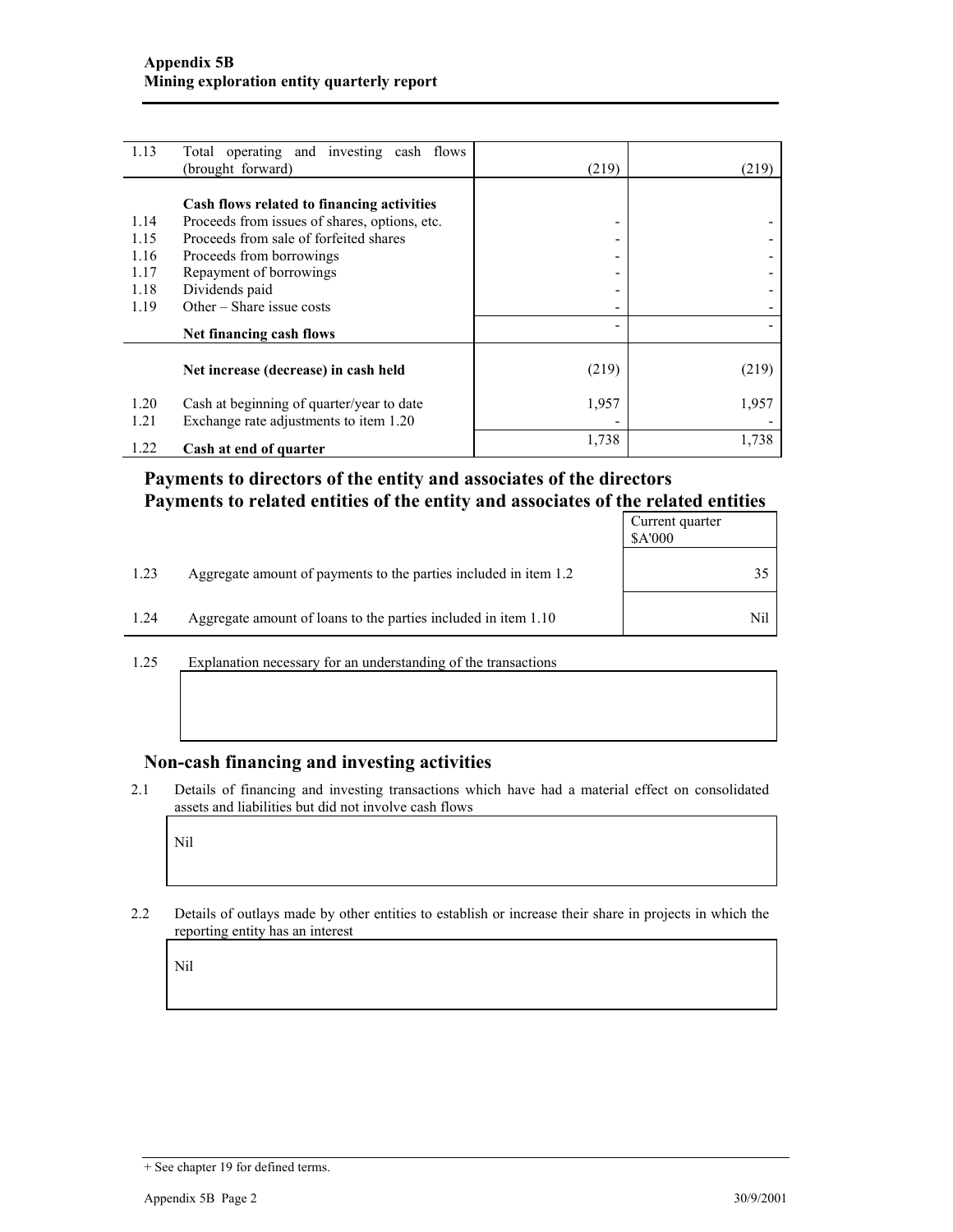#### **Financing facilities available**

*Add notes as necessary for an understanding of the position.* 

|     |                             | Amount available<br>\$A'000 | Amount used<br>A'000 |
|-----|-----------------------------|-----------------------------|----------------------|
| 31  | Loan facilities             | Nil                         | Nil                  |
| 3.2 | Credit standby arrangements | Nil                         | Nil                  |

## **Estimated cash outflows for next quarter**

|     | <b>Total</b>               | 250     |
|-----|----------------------------|---------|
| 4.2 | Development                |         |
| 4.1 | Exploration and evaluation | 250     |
|     |                            | \$A'000 |

# **Reconciliation of cash**

 $\overline{a}$ 

|     | Reconciliation of cash at the end of the quarter (as<br>shown in the consolidated statement of cash flows) to<br>the related items in the accounts is as follows. | Current quarter<br>\$A'000 | Previous quarter<br>\$A'000 |
|-----|-------------------------------------------------------------------------------------------------------------------------------------------------------------------|----------------------------|-----------------------------|
| 5.1 | Cash on hand and at bank                                                                                                                                          | 2                          |                             |
| 5.2 | Deposits at call                                                                                                                                                  | 1,736                      | 1,950                       |
| 5.3 | Bank overdraft                                                                                                                                                    |                            |                             |
| 5.4 | Other (provide details)                                                                                                                                           |                            |                             |
|     | <b>Total: cash at end of quarter (item 1.22)</b>                                                                                                                  | 1,738                      | 1,957                       |

## **Changes in interests in mining tenements**

|     |                                                                     | Tenement<br>reference                                         | Nature of interest<br>(note (2))                                                                                                                                       | Interest at<br>beginning<br>of quarter | Interest at<br>end of<br>quarter                             |
|-----|---------------------------------------------------------------------|---------------------------------------------------------------|------------------------------------------------------------------------------------------------------------------------------------------------------------------------|----------------------------------------|--------------------------------------------------------------|
| 6.1 | Interests in mining<br>tenements relinquished,<br>reduced or lapsed | EPM 11839                                                     | $100\%$<br>subject to<br>BHP<br>equity,<br>Billiton Agreement described on<br>page 48 of Lodestone's Prospectus<br>dated $24.01.03$ . Five sub-blocks<br>relinquished. | 9 sub-blocks<br>28 sq kms              | 4 sub-blocks<br>12 sq kms                                    |
| 6.2 | Interests in mining<br>tenements acquired or<br>increased           | <b>EPM 14137</b><br>Alphadale<br><b>EPM 14221</b><br>Mt Kelly | EPM application<br>$100\%$ equity.<br>lodged 01.07.03.<br>EPM application<br>$100\%$ equity.<br>lodged 01.08.03.                                                       | Nil<br>Nil                             | 38 sub-blocks<br>$118$ sq kms<br>60 sub-blocks<br>186 sq kms |

<sup>+</sup> See chapter 19 for defined terms.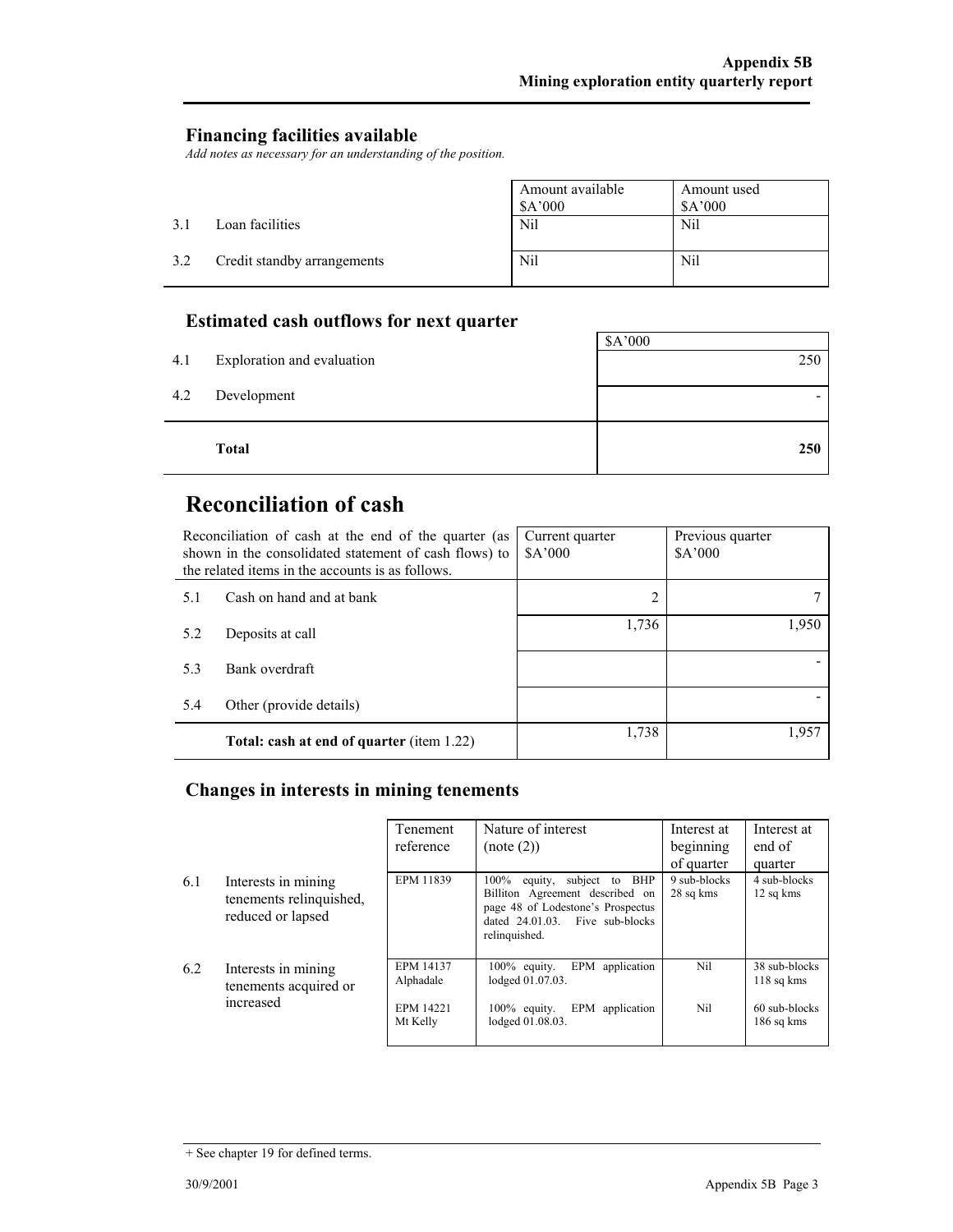#### **Issued and quoted securities at end of current quarter**

*Description includes rate of interest and any redemption or conversion rights together with prices and dates.* 

|      |                                    | Total number     | Number quoted | Issue price per            | Amount paid up per      |
|------|------------------------------------|------------------|---------------|----------------------------|-------------------------|
|      |                                    |                  |               | security (see note         | security (see note 3)   |
|      |                                    |                  |               | $3)$ (cents)               | (cents)                 |
| 7.1  | Preference                         |                  |               |                            |                         |
|      | <sup>+</sup> securities            |                  |               |                            |                         |
|      | (description)                      |                  |               |                            |                         |
| 7.2  | Changes during                     |                  |               |                            |                         |
|      | quarter                            |                  |               |                            |                         |
|      | (a) Increases                      |                  |               |                            |                         |
|      | through issues                     |                  |               |                            |                         |
|      | (b) Decreases                      |                  |               |                            |                         |
|      | through returns of                 |                  |               |                            |                         |
|      | capital, buy-backs,                |                  |               |                            |                         |
|      | redemptions                        |                  |               |                            |                         |
| 7.3  | +Ordinary<br>securities            | 30,911,154       | 17,918,119    | Fully paid                 | Fully paid              |
| 7.4  |                                    |                  |               |                            |                         |
|      | Changes during<br>quarter          |                  |               |                            |                         |
|      | (a) Increases                      |                  |               |                            |                         |
|      | through issues                     |                  |               |                            |                         |
|      | (b) Decreases                      |                  |               |                            |                         |
|      | through returns of                 |                  |               |                            |                         |
|      | capital, buy-backs                 |                  |               |                            |                         |
|      | (c) Shares                         |                  |               |                            |                         |
|      | previously                         |                  | 99,999        | Fully paid                 | Fully paid              |
|      | escrowed now listed                |                  |               |                            |                         |
| 7.5  | <sup>+</sup> Convertible debt      | N/A              |               |                            |                         |
|      | securities                         |                  |               |                            |                         |
|      | (description)                      |                  |               |                            |                         |
| 7.6  | Changes during                     |                  |               |                            |                         |
|      | quarter                            |                  |               |                            |                         |
|      | (a) Increases                      |                  |               |                            |                         |
|      | through issues                     |                  |               |                            |                         |
|      | (b) Decreases                      |                  |               |                            |                         |
|      | through securities                 |                  |               |                            |                         |
|      | matured, converted                 |                  |               |                            |                         |
| 7.7  | <b>Options</b><br>(description and | 6,250,000        | 6,250,000     | Exercise price<br>20 cents | Expiry date<br>07/12/04 |
|      | conversion factor)                 | 100,000          |               | 30 cents                   | 30/09/05                |
|      |                                    | 800,000          |               | 30 cents                   | 30/09/07                |
| 7.8  | Issued during                      | N/A              |               |                            |                         |
|      | quarter                            |                  |               |                            |                         |
| 7.9  | <b>Exercised</b> during            | $\rm N/A$        |               |                            |                         |
|      | quarter                            |                  |               |                            |                         |
| 7.10 | <b>Expired</b> during              | $\overline{N}/A$ |               |                            |                         |
|      | quarter                            |                  |               |                            |                         |
| 7.11 | <b>Debentures</b>                  | $\rm N/A$        |               |                            |                         |
|      | (totals only)                      |                  |               |                            |                         |
| 7.12 | <b>Unsecured notes</b>             | $\rm N/A$        |               |                            |                         |
|      | (totals only)                      |                  |               |                            |                         |

<sup>+</sup> See chapter 19 for defined terms.